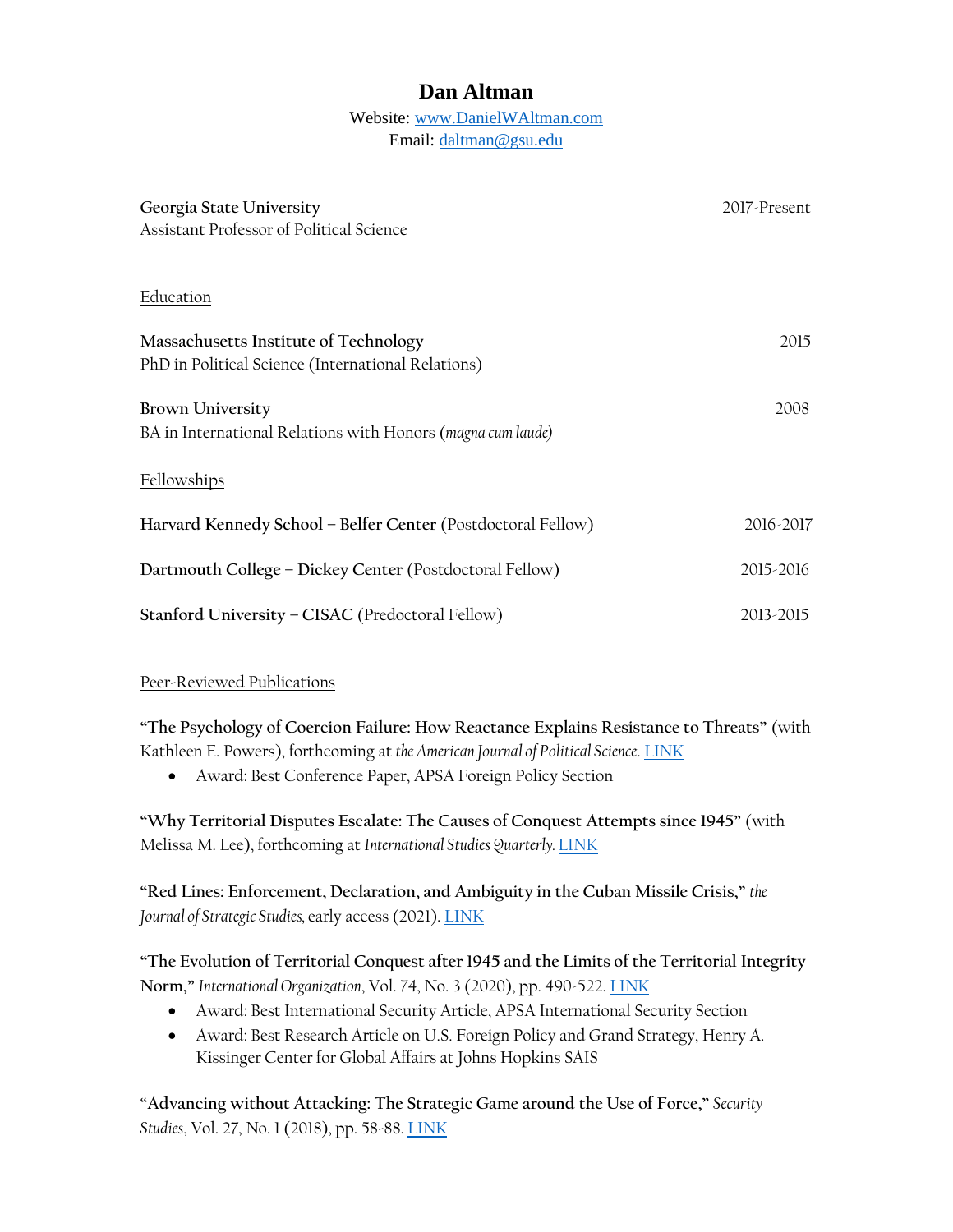**"By Fait Accompli, Not Coercion: How States Wrest Territory from Their Adversaries,"** *International Studies Quarterly,* Vol. 61, No. 4 (2017), pp. 881-891. [LINK](http://www.danielwaltman.com/uploads/3/2/3/1/32312379/by_fait_accompli.pdf)

**"Red Lines in Nuclear Nonproliferation"** (with Nicholas L. Miller), *The Nonproliferation Review*, Vol. 24, No. 3-4 (2017), pp. 315-342. [LINK](https://www.tandfonline.com/doi/full/10.1080/10736700.2018.1433575)

**"The Strategist's Curse: A Theory of False Optimism as a Cause of War,"** *Security Studies,* Vol. 24, No. 2 (2015), pp. 284-315. [LINK](http://www.danielwaltman.com/uploads/3/2/3/1/32312379/strategists_curse.pdf)

### Work in Progress

**Territorial Conquest since 1945** (book manuscript – near completion)

**Challenging Deterrence: Understanding Limited Deterrence Failures** (book manuscript – in progress)

**"Do States Really Sink Costs?"** (with Kai Quek), submitted for review.

### Non-Refereed Publications

"When Redlines Fail," *Foreign Affairs*, February 2nd, 2022 (with Kathleen E. Powers)

"The Future of Conquest," *Foreign Affairs*, September 24th, 2021.

• Award: Emerging Scholars Global Policy Prize, Perry World House (University of Pennsylvania)

"What the History of Modern Conquest Tells Us about China and India's Border Crisis," War on the Rocks, July 9, 2020.

Review of *Coercion, Survival, and War*, H-Diplo International Security Studies Forum, May 22, 2017.

"How to Sell Arms to Taiwan," *The Diplomat*, November 2, 2016.

"Modern Conquest: Land Grabs Are on the Rise," *Foreign Affairs* Infographic (in collaboration with *Foreign Affairs*), July 20, 2016.

"The Long History of 'Green Men' Tactics – And How They Were Defeated," War on the Rocks, March 17, 2016.

"Is Crimea Obama's Fault? Why Deterrence Failed in Crimea," *Huffington Post*, March 18, 2014.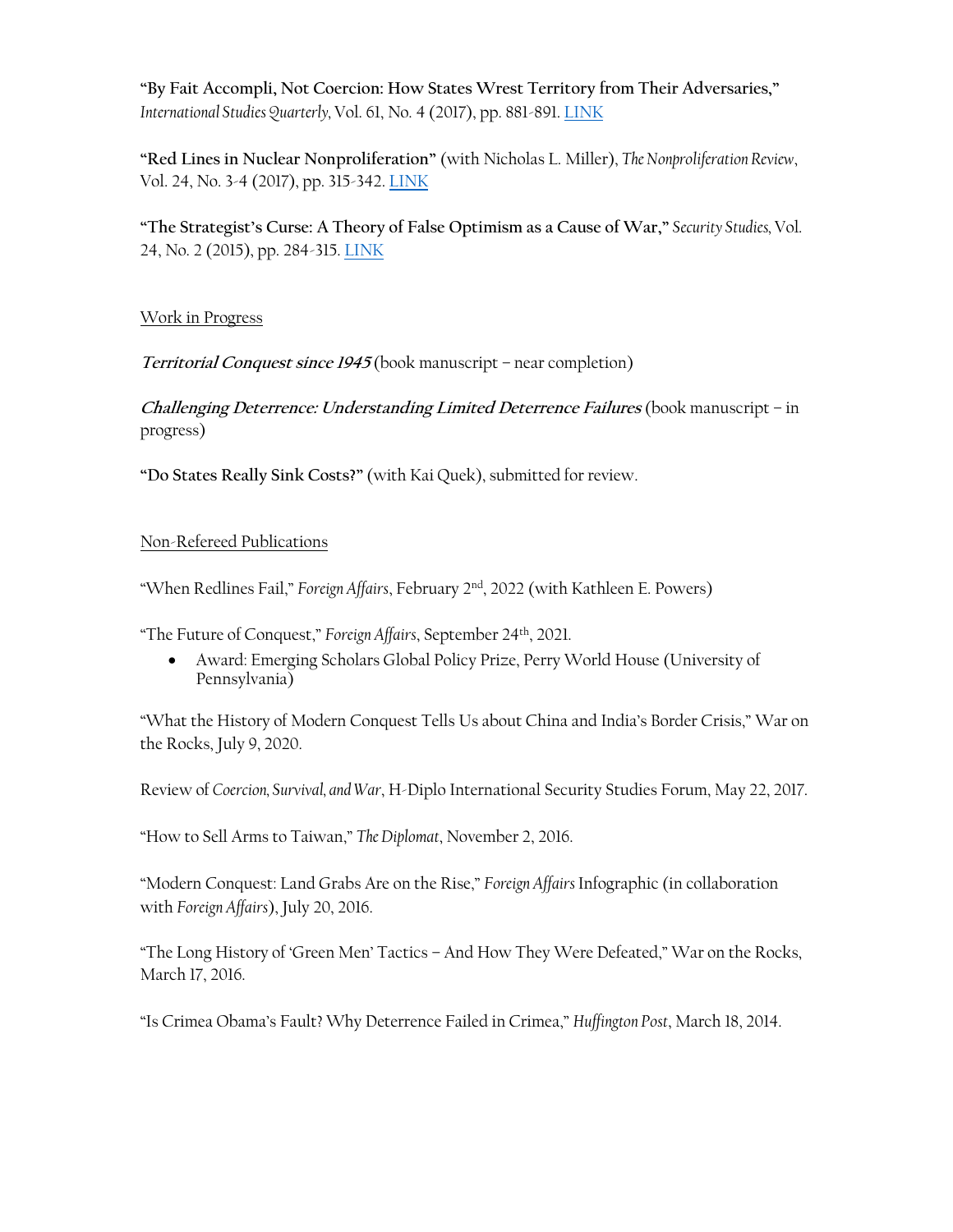#### Awards

Best International Security Article (2020), International Security Section, American Political Science Association, 2021.

Best Conference Paper (2020), Foreign Policy Section, American Political Science Association, 2021.

Best Research Article on U.S. Foreign Policy and Grand Strategy (\$3,500), Henry A. Kissinger Center for Global Affairs at Johns Hopkins SAIS, 2021.

Dean's Early Career Award (\$3,000), GSU College of Arts and Sciences, 2021.

Emerging Scholars Global Policy Prize (\$10,000), Perry World House at the University of Pennsylvania, 2020.

#### Grants

Nuclear Security Course Development Grant (\$50,000), Stanton Foundation, 2019.

### Courses Taught

POLS 3450: U.S. Foreign Policy POLS 3800: Introduction to Political Research POLS 4470: Causes of War POLS 4475: Nuclear Weapons and International Politics POLS 8470: Military Conflict and International Security POLS 8800: Elements of Political Research

#### Students Advised (PhD Dissertations)

Ayse Lokmanoglu (GSU Communications): Awarded in 2021 Mark Flowers (Chair): In progress Saad Ullah Khan (Chair): In progress Abdelrahman Rashdan: In progress Busra Nur Ozguler Aktel: In progress Dexter Lensing: In progress Efe Can Coban: In progress Kristian Warpinski: In progress Mustafa Abdellatif Salama Muhammad: In progress

#### Students Advised (MA Thesis or Non-Thesis Paper)

Luciano Pereira de Souza (Thesis): Awarded in 2021. Joshua Redmond (Non-Thesis Paper): Awarded in 2020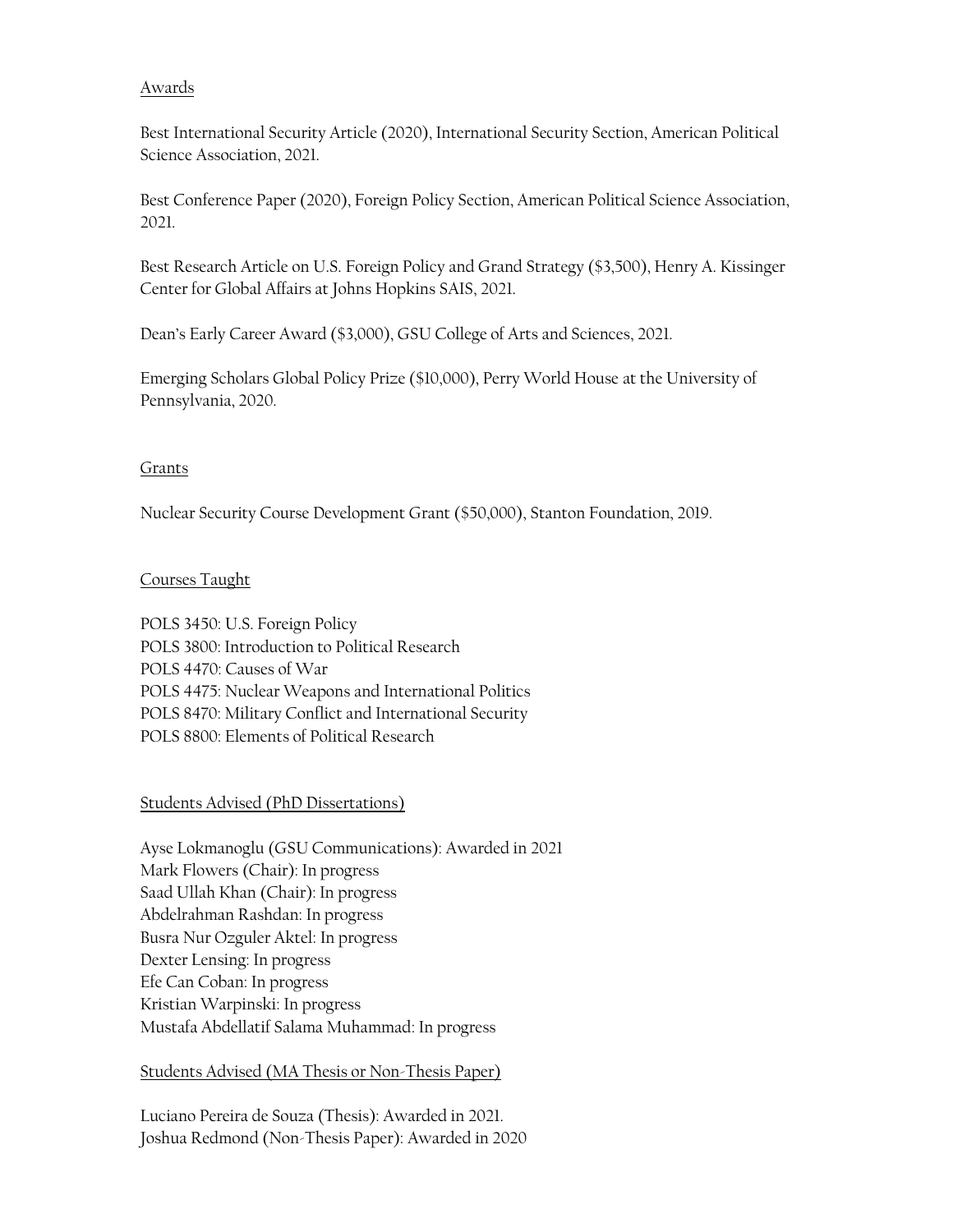#### Joshua Allen (Thesis): Awarded in 2019

Students Advised (Undergraduate Honors Thesis)

Dyllan (Kenzie) Barnett, Honors Thesis, 2020 Ayub Yusuf, Honors Thesis, 2019.

#### Conference Papers and Invited Talks

"Territorial Conquest Since 1945," Lonestar Forum [book workshop], April 2022.

"The Rarity of Sinking Costs in International Politics," ISA 2022

"The Evolution of Territorial Conquest after 1945 and the Limits of the Territorial Integrity Norm," Perry World House, University of Pennsylvania, February 2022 [\$250].

"The Fait Accompli: Understanding the Threat from China and Russia," Maneuver Warfare Conference, Fort Benning, February 2022 [\$500].

"The Evolution of Territorial Conquest after 1945 and the Limits of the Territorial Integrity Norm," Afyon Kocatepe University, November 2021.

"The Fait Accompli: Concept, History, and Trends," Army Futures Command, October 2021 "The Causes of Modern Conquest," APSA 2021.

"Do States Signal Resolve by Sinking Costs or Downpaying Costs?," APSA 2021.

"The Puzzle of Compellence Failure: How Psychology Explains Resistance to Threats," ISA 2021.

"Do States Signal Resolve by Sinking Costs or Downpaying Costs?," ISA 2021.

"The Causes of Modern Conquest," ISA 2021.

"The Evolution of Territorial Conquest after 1945 and the Limits of the Territorial Integrity Norm," Princeton University, February 2021.

"The Puzzle of Compellence Failure: How Psychology Explains Resistance to Threats," Peace Science, November 2020.

"The Evolution of Territorial Conquest after 1945 and the Limits of the Territorial Integrity Norm," Emory University, November 2020.

"The Fait Accompli: Concept, History, Trends, and Lessons for a Rising China," Defense Intelligence Agency (JMITC), October 2020

"The Puzzle of Coercion Failure: How Psychology Explains Resistance to Threats," George Washington University, September 2020

"The Puzzle of Coercion Failure: How Psychology Explains Resistance to Threats," APSA 2020 "The Causes of Modern Conquest," ISA 2020 (canceled – pandemic)

"The Puzzle of Coercion Failure: How Psychology Explains Resistance to Threats," ISA 2020 (canceled – pandemic)

"The Evolution of Territorial Conquest after 1945 and the Limits of the Norm of Territorial Integrity," ISSS-IS 2019

"Red Lines: Declaration, Enforcement, and Ambiguity in the Cuban Missile Crisis," ISSS-IS 2019 "Trump, Putin, and the Future of the Territorial Integrity Norm," Roundtable, ISSS-IS 2019 "The Causes of Modern Conquest," APSA 2019

"The Puzzle of Coercion Failure: How Psychology Explains Resistance to Threats," APSA 2019 "Is the Fait Accompli the Primary Challenge for Deterrence in the 21st Century?" Marine Corps University Symposium, January 17, 2019

"Is the Fait Accompli the Primary Challenge for Deterrence in the 21st Century?" U.S. Strategic Command Academic Alliance Speaker Series, December 12, 2018